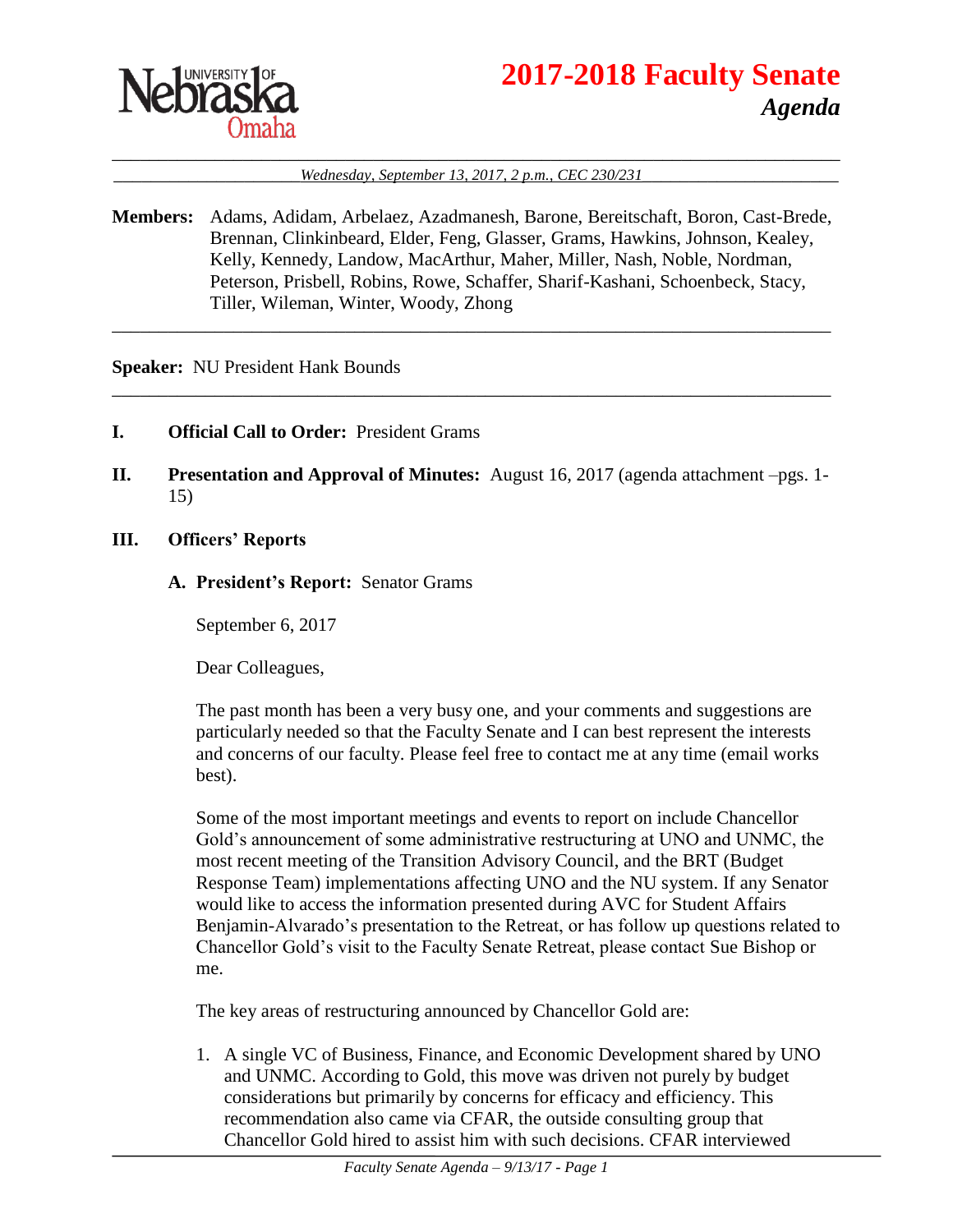various representatives of students, staff, and faculty over the summer.

- 2. A single VC for Student Success shared by UNO and UNMC, including enrollment and student services at both campuses. Current UNO VC Dan Shipp will occupy this position, reporting directly to the Chancellor.
- 3. UNMC will adopt an academic administrative model more similar to UNO's, where Deans report directly to the SVC (Dele Davies) rather than directly to the Chancellor.
- 4. External relations (community, government, and alumni) will be combined into one group across UNO and UNMC, to be led by Bob Bartee, though UNO and UNMC will continue to have separate programs in these areas. UNO's University Communications will report to Bartee.
- 5. Miscellaneous areas under the Chancellor's office, such as compliance auditing, logistics, and so forth will be shared between UNO and UNMC for the aim of greater efficiency.

Chancellor Gold emphasized that all of these restructuring changes are reversible and will be re-evaluated by him at the 6 and 12 month marks. Therefore, UNO faculty who wish to comment on the changes should do so in ample time to be accounted for in these reviews. The Faculty Senate executive committee and I regularly convey faculty opinions and feedback to the Chancellor and other administrators, as we meet with them regularly.

The August 29 Transition Advisory Council meeting focused on the theme of Efficiency. Presentations and discussion emphasized UNO's great value, given the quality of education and employment outcomes produced for a relatively low student cost and debt load. However, challenges faced in achieving that value include a heavy reliance on adjunct faculty, difficulties with scheduling, bottleneck courses, length of time developing new degree programs, and a cultural and political climate in which the value proposition of higher education is disputed. Suggestions for improvement also included reviewing processes for grant seekers (e.g. differentiating processes for large and small grants, offering greater support), focusing on the success of multiple programs across the board (including workforce-essential and unique UNO niche programs), institutional support for faculty research, and leveraging community resources.

The BRT progress at NU is to follow a particular "Program Change Development Model" that proceeds from Program Definition and Design through Program Installation (where we are now, at least in part), Interim Products, Established Products, and Program Efficacy. Faculty who have comments about the BRT implementation may wish to keep this in mind, as the products generated by this budget review are themselves reviewed, measured, and refined. For instance, the UNL Faculty Senate raised questions about changes to the mileage reimbursement rates, and in particular the effects on extension faculty. Some UNO faculty also have raised questions about the economic impacts. What cost savings will be realized ultimately, particularly as behavior changes in response to the policy and the costs of operating fleet vehicles are analyzed? We will continue to follow up on these issues and feedback is welcomed.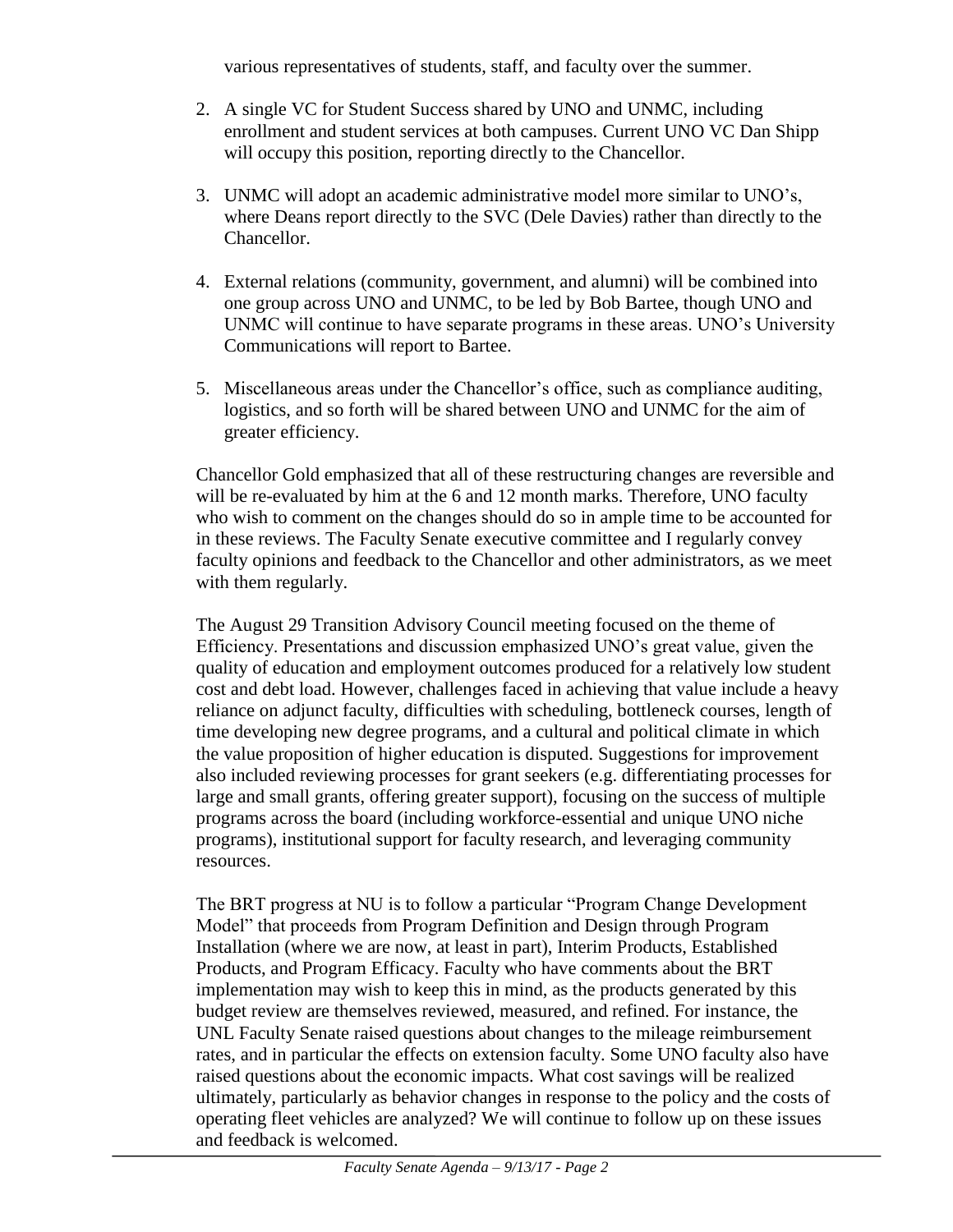UNO has a record-breaking incoming first-year class in Fall 2017. Faculty are to be congratulated for their incredible dedication and outreach that helped to create this success. Going forward, I would like to challenge my colleagues to redouble the effort to keep those students here all the way to graduation. What could each of us be doing – realistically, given our workloads and service - to engage those students and increase the chances of retaining them next year? Extensive research tells us that the more individual contact students have with faculty, the more likely they are to be retained and graduate. This includes student research, co-curricular activities, and advising. Your engagement with our students is an essential contribution to the value of a UNO education.

UNO representatives on the ad hoc UNO/UNMC Faculty Committee for Communication and Collaboration include: Timi Barone, Dhundy Bastola, Craig Maher, Connie Schaffer, Destynie Sewell, Suzanne Sollars, and Adam Tyma. Please contact them with comments or suggestions relevant to their communications with UNMC faculty representatives. This is a joint faculty-to-faculty committee, reporting back to the respective Faculty Senates.

President Bounds will be the guest speaker at the Faculty Senate's next meeting on September 13 at 2:00 pm. Bounds met with the Senate last May and with the Executive Committee in August.

Questions about how Scott Campus faculty are to park for events on the Dodge Campus have been raised and will be followed up. Please let us know if Canvas training is meeting your needs and if additional specific offerings in this area would be useful.

Thank you for permitting me to represent you and please contact me whenever issues relevant to Faculty Senate may arise.

# **B. Secretary/Treasurer Report:** Senator Landow

**1. EC&A:** August 2017, no meeting scheduled**.**

| Res. | Date          | <b>Title</b>             | <b>Admin</b> | <b>Sent for</b> | <b>Denied</b> | <b>Deferred</b> | In              | <b>Final</b>           |
|------|---------------|--------------------------|--------------|-----------------|---------------|-----------------|-----------------|------------------------|
| #    | <b>Senate</b> |                          | Accept       | <b>Senate</b>   |               |                 | <b>Progress</b> | <b>Action/Resolved</b> |
|      | <b>Passed</b> |                          |              | Action          |               |                 |                 |                        |
| 4313 | 9/13/17       | <b>UNO Professional</b>  |              |                 |               |                 |                 |                        |
|      |               | <b>Conduct Committee</b> |              |                 |               |                 |                 |                        |
| 4312 | 9/13/17       | <b>Faculty Grievance</b> |              |                 |               |                 |                 |                        |
|      |               | Committee                |              |                 |               |                 |                 |                        |
| 4311 | 9/13/17       | Ballot/Election for      |              |                 |               |                 |                 |                        |
|      |               | Academic Freedom         |              |                 |               |                 |                 |                        |
|      |               | & Tenure                 |              |                 |               |                 |                 |                        |
|      |               | Committee                |              |                 |               |                 |                 |                        |
| 4310 | 9/13/17       | Academic Planning        |              |                 |               |                 |                 |                        |
|      |               | Council (APC)            |              |                 |               |                 |                 |                        |
| 4309 | 9/13/17       | <b>Tuition Remission</b> |              |                 |               |                 |                 |                        |
|      |               | <b>Task Force</b>        |              |                 |               |                 |                 |                        |
| 4308 | 9/13/17       | University               |              |                 |               |                 |                 |                        |
|      |               | Committee on             |              |                 |               |                 |                 |                        |

#### **2017-2018 Resolution Action Table**

|  |  |  |  | (Action Pending and Current Resolutions) |  |
|--|--|--|--|------------------------------------------|--|
|--|--|--|--|------------------------------------------|--|

*Faculty Senate Agenda – 9/13/17 - Page 3*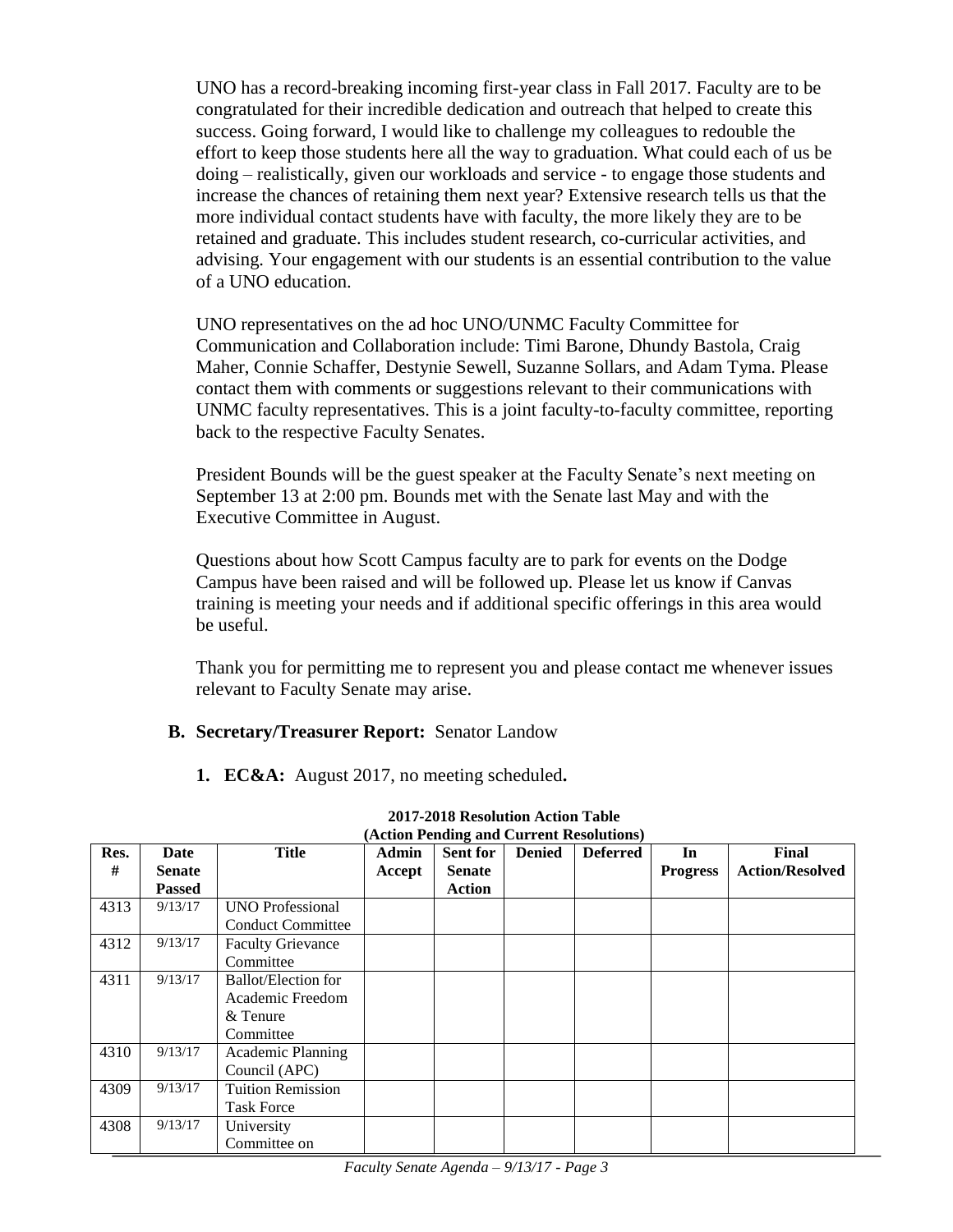|      |          | Technology                 |          |                          |  |                                        |
|------|----------|----------------------------|----------|--------------------------|--|----------------------------------------|
|      |          | Resources,                 |          |                          |  |                                        |
|      |          | Services &                 |          |                          |  |                                        |
|      |          | Planning                   |          |                          |  |                                        |
| 4307 | 9/13/17  | <b>UCRCA</b>               |          |                          |  |                                        |
|      |          | (University                |          |                          |  |                                        |
|      |          | Committee on               |          |                          |  |                                        |
|      |          | Research &                 |          |                          |  |                                        |
|      |          | Creative Activity)         |          |                          |  |                                        |
| 4306 | 9/13/17  | Digital                    |          |                          |  |                                        |
|      |          | Communications             |          |                          |  |                                        |
|      |          | Team                       |          |                          |  |                                        |
| 4305 | 9/13/17  | Academic                   |          |                          |  |                                        |
|      |          | Assessment                 |          |                          |  |                                        |
|      |          |                            |          |                          |  |                                        |
|      | 9/13/17  | Committee                  |          |                          |  |                                        |
| 4304 |          | Support for                |          |                          |  |                                        |
|      |          | Hurricane Victims          |          |                          |  |                                        |
| 4303 | 9/13/17  | Reaffirmation of           |          |                          |  |                                        |
|      |          | Statement/Message          |          |                          |  |                                        |
|      |          | in Support of DACA         |          |                          |  |                                        |
| 4302 | 9/13/17  | <b>Shared Governance</b>   |          |                          |  |                                        |
| 4301 | 8/16/17  | Permanently                |          |                          |  |                                        |
|      |          | Replace CBA                |          |                          |  |                                        |
|      |          | Senator NI                 |          |                          |  |                                        |
| 4299 | Complete | FS Pres Appts.             |          |                          |  |                                        |
|      | 8/16/17  | a. AAUP                    |          |                          |  |                                        |
|      |          | c. Grad Cncl Liaison       |          |                          |  |                                        |
| 4288 | Complete | <b>Campus Committees</b>   |          |                          |  |                                        |
|      | 8/16/17  | a. APC                     |          |                          |  |                                        |
|      |          | g. Strat Planning          |          |                          |  |                                        |
|      |          | Steering Comm.             |          |                          |  |                                        |
| 4301 | 8/16/17  | Permanently                |          |                          |  |                                        |
|      |          | Replace CBA                |          |                          |  |                                        |
|      |          | Senator Ni                 |          |                          |  |                                        |
|      |          |                            |          | <b>TO BE FOLLOWED UP</b> |  |                                        |
|      |          |                            |          |                          |  |                                        |
| 4282 | 3/8/17   | Expenses                   | 4/19/17  |                          |  | <b>SVC</b> Reed                        |
|      |          | Associated with            |          |                          |  | explained the                          |
|      |          | Visas for                  |          |                          |  | process for UNO                        |
|      |          | <b>International Hires</b> |          |                          |  | paying for legal                       |
|      |          |                            |          |                          |  | costs involved.                        |
|      |          |                            |          |                          |  | These issues are                       |
|      |          |                            |          |                          |  | usually handled by                     |
|      |          |                            |          |                          |  | department chairs                      |
|      |          |                            |          |                          |  | and personnel.                         |
|      |          |                            |          |                          |  | Costs can't be                         |
|      |          |                            |          |                          |  | nailed down, since                     |
|      |          |                            |          |                          |  | they vary by who is                    |
|      |          |                            |          |                          |  | involved. BJ Reed<br>said he would ask |
|      |          |                            |          |                          |  | for a one page                         |
|      |          |                            |          |                          |  | description of the                     |
|      |          |                            |          |                          |  | process made                           |
|      |          |                            |          |                          |  | available to                           |
|      |          |                            |          |                          |  | faculty.                               |
| 4279 | 12/14/16 | Grievance                  | 12/21/16 |                          |  | - SVC Reed says                        |
|      |          | Committees                 |          |                          |  | they may need                          |
|      |          | Summer                     |          |                          |  | more information.                      |
|      |          | Compensation               |          |                          |  | It is a workload                       |
|      |          |                            |          |                          |  | issue as much as a                     |
|      |          |                            |          |                          |  | compensation                           |
|      |          |                            |          |                          |  | issue. Let's have                      |
|      |          |                            |          |                          |  | further discussion.                    |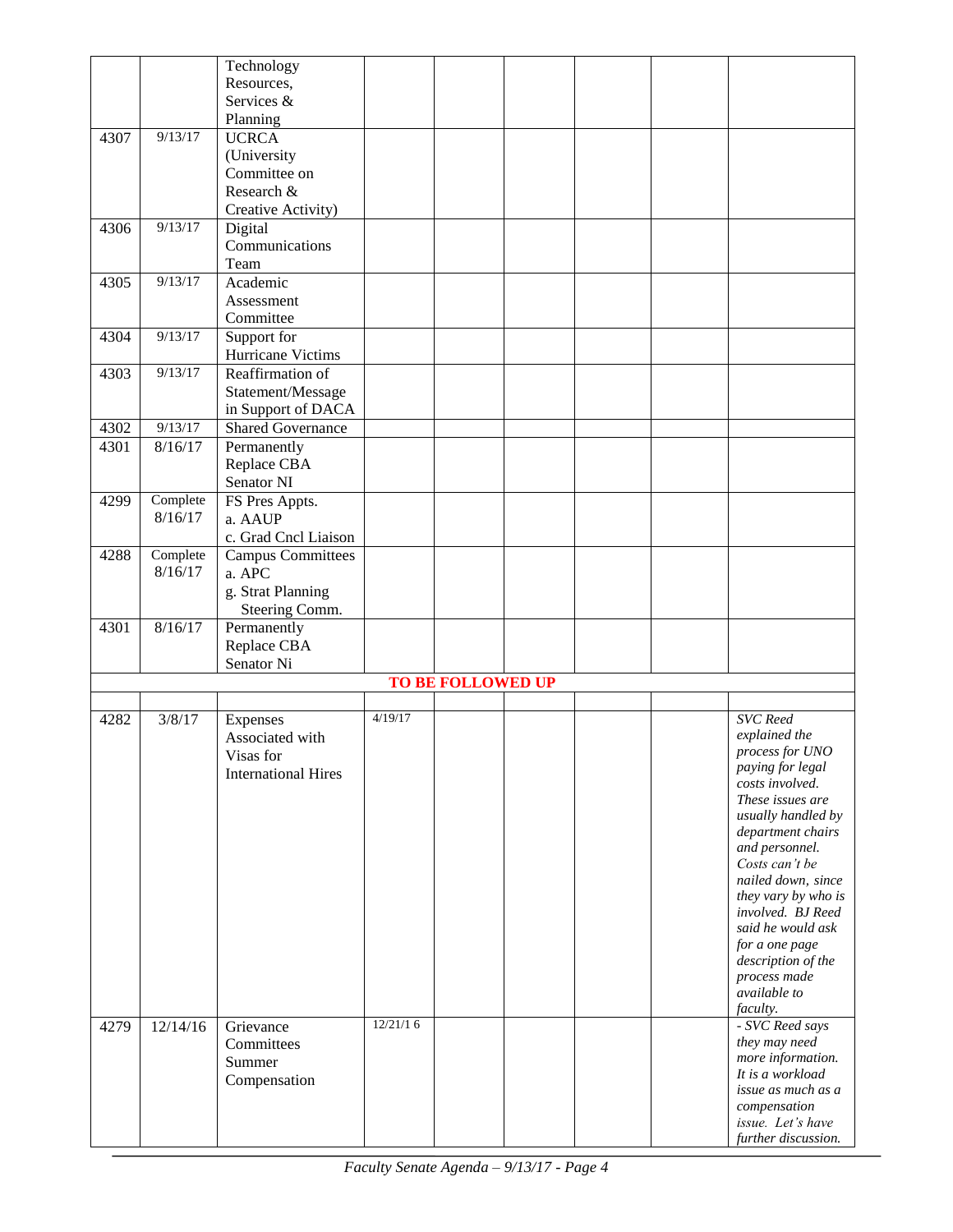|                        |  |  | 3/15/17<br>4/19/17 |  |  |  | - BJ reiterated that<br>summer pay is not<br>likely to happen, as<br>faculty select a<br>variety of service<br>opportunities.<br>Regarding the<br>three grievance<br>committees, he<br>feels that faculty<br>select this type of<br>service, similar to<br>how faculty choose<br>to serve on thesis<br>committee.<br>Chancellor<br>Christensen said<br>these type of<br>issues, like summer<br>grievance<br>committee work,<br>seldom occur. He<br>is also<br>apprehensive of<br>anyone who has<br>service in the<br>summer wanting<br>compensation.<br>Some service such<br>as FS President<br>and IRB receive<br>workload<br>compensation. |
|------------------------|--|--|--------------------|--|--|--|----------------------------------------------------------------------------------------------------------------------------------------------------------------------------------------------------------------------------------------------------------------------------------------------------------------------------------------------------------------------------------------------------------------------------------------------------------------------------------------------------------------------------------------------------------------------------------------------------------------------------------------------|
| <b>CARRIED FORWARD</b> |  |  |                    |  |  |  |                                                                                                                                                                                                                                                                                                                                                                                                                                                                                                                                                                                                                                              |
|                        |  |  |                    |  |  |  |                                                                                                                                                                                                                                                                                                                                                                                                                                                                                                                                                                                                                                              |

**2. Treasurer's Report:** Senator Landow (August 2017) (agenda attachment – pg. 16)

# **IV. Executive Committee Report:** Vice President Barone

# **A. RESOLUTION: Shared Governance**

**WHEREAS** several important recent developments have affected UNO, including:

- Budget cuts to the NU system and an uncertain future State financial situation that may impact UNO's academic mission negatively;
- The changes from April 27, 2017 involving the sharing of a Chancellor between UNMC and UNO;
- The August 2, 2017 BRT (Budget Response Team) implementations affecting business functions of the university;
- The August 31, 2017 restructuring plans announced for UNO and UNMC based on recommendations from external management consultants "CFAR" that include joint Vice Chancellor positions in Business and Finance and Student Success and reorganization of External Relations; and

**WHEREAS** the UNO Faculty Senate according to the Board of Regents Bylaws 2.12.1 has the responsibility to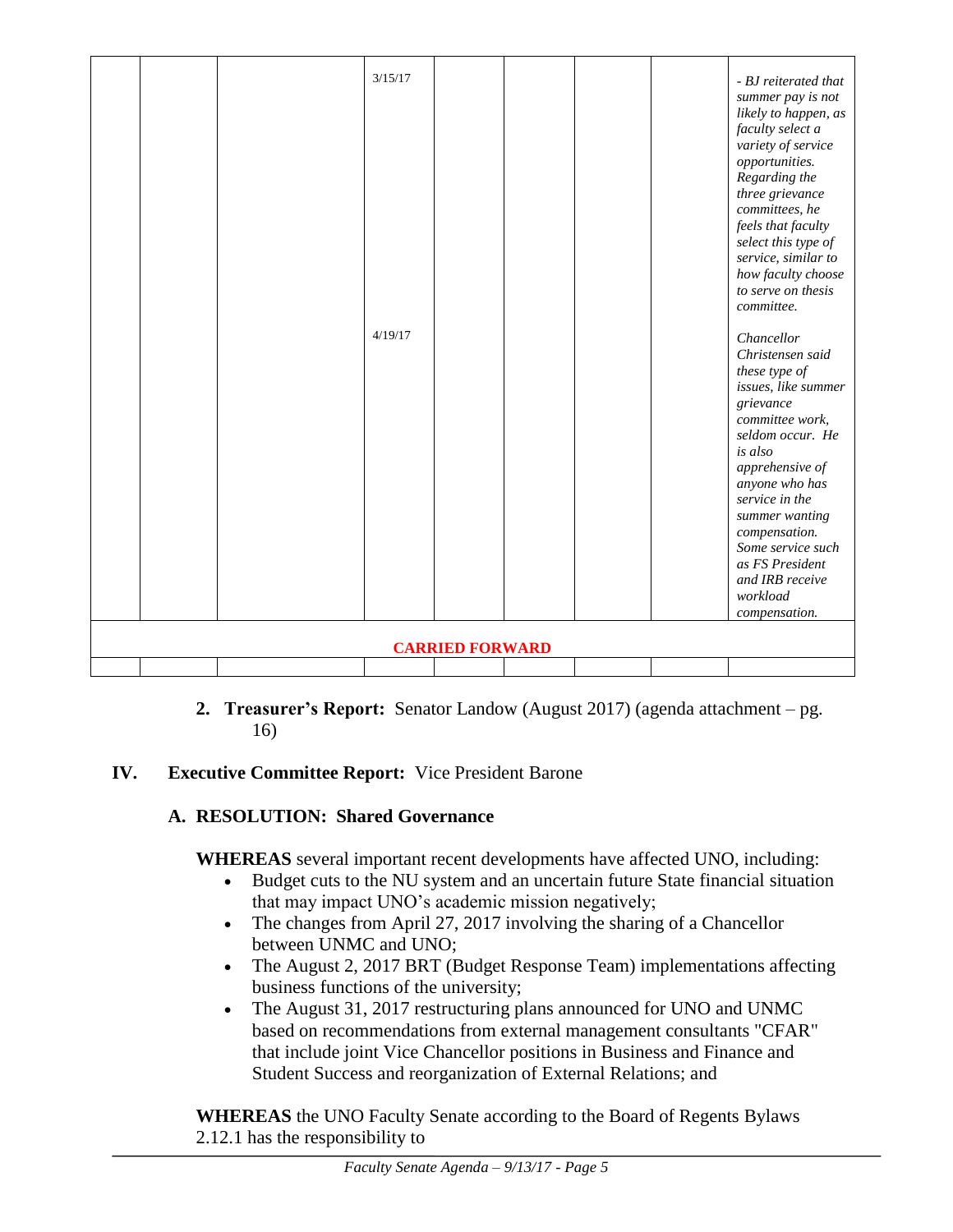"b. Act as the official voice of the faculty of which it is composed;

- 1. Act on academic matters that affect more than one college;
- 2. Advise and consult with student, staff, and administrative groups on matters of general concern, which include, but are not necessarily limited to, the budget, institutional planning, library and computer operation, student academic conduct in the classroom, and the selection of academicadministrative personnel"; and

**WHEREAS** the UNO Faculty Senate has had insufficient opportunities to fulfill its advisory duties with respect to "matters of general concern," "the budget," "institutional planning," and other changes;

**BE IT RESOLVED THAT** the UNO and NU administrative leadership should recognize and reaffirm the shared governance and decisionmaking responsibilities of the UNO Faculty Senate and honor the UNO Faculty Senate's committee structure and consequent timeline that enable it to perform the following functions as stipulated by the Board of Regents Bylaws:

- 1. By Regents Bylaw 2.12.1.d, its "advise and consult" function concerning matters of general concern and institutional planning, specifically with respect to the August 31, 2017 proposed restructuring and other CFAR recommendations; and
- 2. By Regents Bylaw 2.12.1.c, its shared governance function, to "act on academic matters that affect more than one college", by consulting with the UNO Faculty Senate as the official governing body and voice of the UNO Faculty, and by providing adequate time for the UNO Faculty Senate to review and decide on any future proposed changes; and

Honor the UNO Faculty Senate's committee structure and timeline so that it is given its opportunity as stipulated by Regents Bylaw 2.12.1.d to fulfill its "advise and consult" function concerning matters of general concern and institutional planning, including with respect to the August 31, 2017 proposed restructuring and other CFAR recommendations; and

Honor the UNO Faculty Senate's committee structure and timeline so that it is given its opportunity as stipulated by Regents Bylaw 2.12.1.c to fulfill its shared governance function, to "act on academic matters that affect more than one college", by consulting with the UNO Faculty Senate as the official governing body and voice of the UNO Faculty, and by providing adequate time for the UNO Faculty Senate to review and decide on any future proposed changes.

# 

# **B. RESOLUTION: Support DACA Statement**

**WHEREAS** the UNO Faculty Senate is committed to expanding educational opportunities for all of our students; and

**WHEREAS** the Faculty Senate joins with NU President Bounds and the NU Chancellors, standing "firmly in support of our DACA students" and assuring them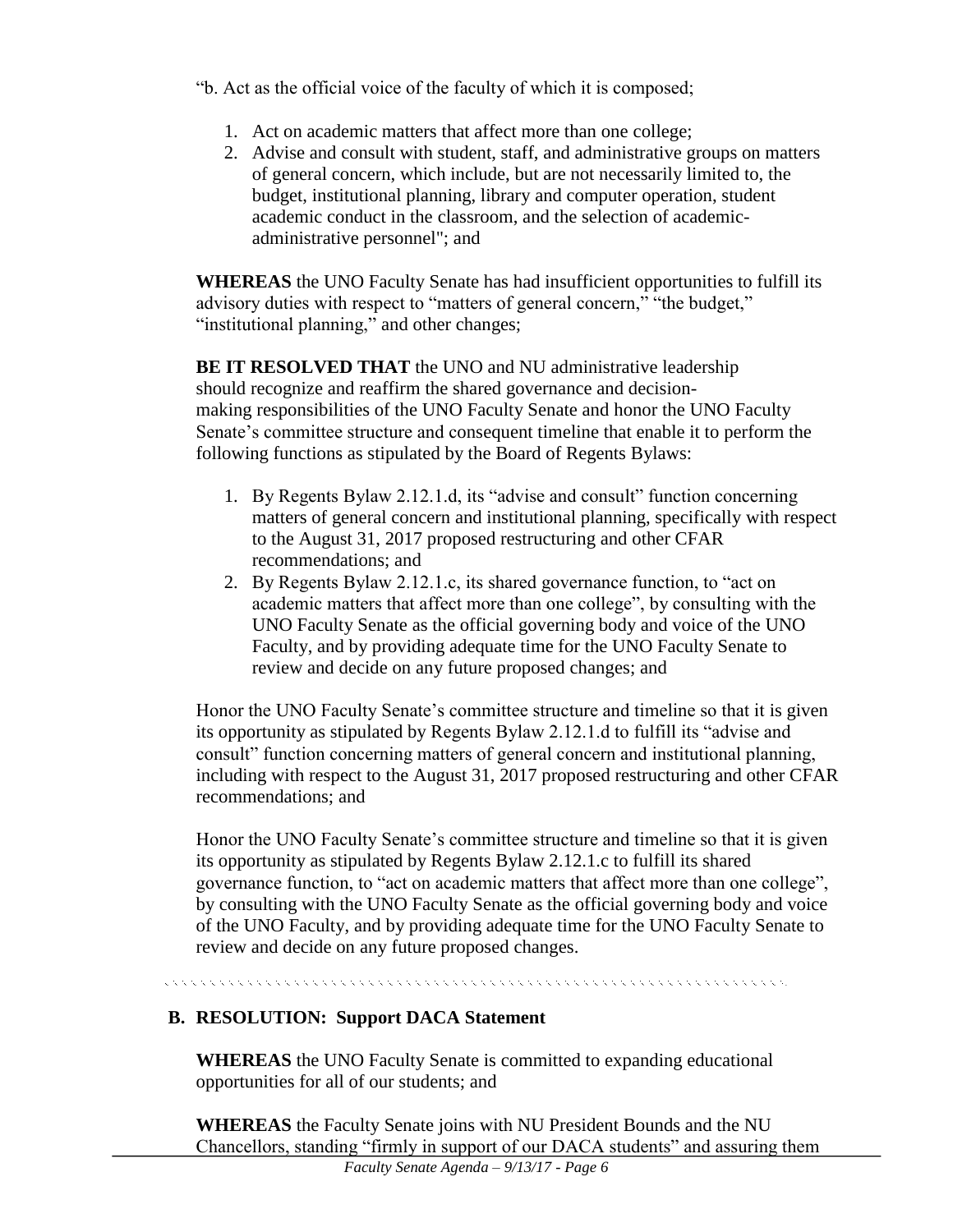that "they are important members of our community, and we are proud of their courage and commitment to their education"; and

**WHEREAS** the Faculty Senate on May 10, 2017, passed Resolution 4285 concerning students qualified under DACA;

**BE IT RESOLVED THAT** the UNO Faculty Senate affirms and supports the Statement of University of Nebraska President Hank Bounds regarding DACA and the Message from Chancellor Jeffrey P. Gold, M.D., on the U.S. Attorney General's announcement regarding the future of the Deferred Action for Childhood Arrivals (DACA) program, of September 2017.

a de la caractería de la caractería de la caractería de la caractería de la caractería de la caractería de la

# **C. RESOLUTION: Support for Hurricane Victims**

**WHEREAS** the UNO Faculty Senate joins the rest of the NU community in concern for the devastation caused by Hurricane Harvey in Houston, Texas and other affected communities and states; and

**WHEREAS** the NU leadership has offered aid and services to universities in these affected areas, which may include options for students to complete their educations or faculty to take on visiting roles;

**BE IT RESOLVED THAT** the UNO Faculty Senate encourages the UNO community to support those affected by Hurricanes Harvey and Irma, and stands ready to work with the NU leadership to assist our faculty colleagues and students in these areas.

# **PENDING**

- **A.** Grading Policy Change for "F" "FW" Grades (Policy draft 11/02/15 by Financial Support and Scholarships Office, updated 11/15/15.) (Another issue to note is verification of attendance.) (Fall 2016 w/ Senator Grams and Executive Committee) (On 3/1/17, the EC&C had these questions and asked that they be put on the EC&A agenda:
	- 1. Are Faculty, both full time and adjunct, responsible for records retention? *On 6/7/17 President Grams stated that she will be checking with Bret Blackman regarding data security.*

*(Language has been changed and will be sent to all faculty. Dismissed by EC&C 9/6/17)*

- **B.** Participation in UNO Faculty Senate *(Fall 2016 to EC&C Pending)* Need to encourage and strengthen participation on UNO Faculty Senate.
	- 1. One possibility might be to change the FS Constitution
	- 2. Discussions with Colleges
	- 3. Go to Chairperson mentor(s)?
	- 4. Go to Board of Chairs

*How to Encourage Faculty to Serve on the Faculty Senate*: Informal data collection by the committee of approximately 40 UNO faculty members has generally revealed that *Service* of this nature tends to be acknowledged with little payoff compared to the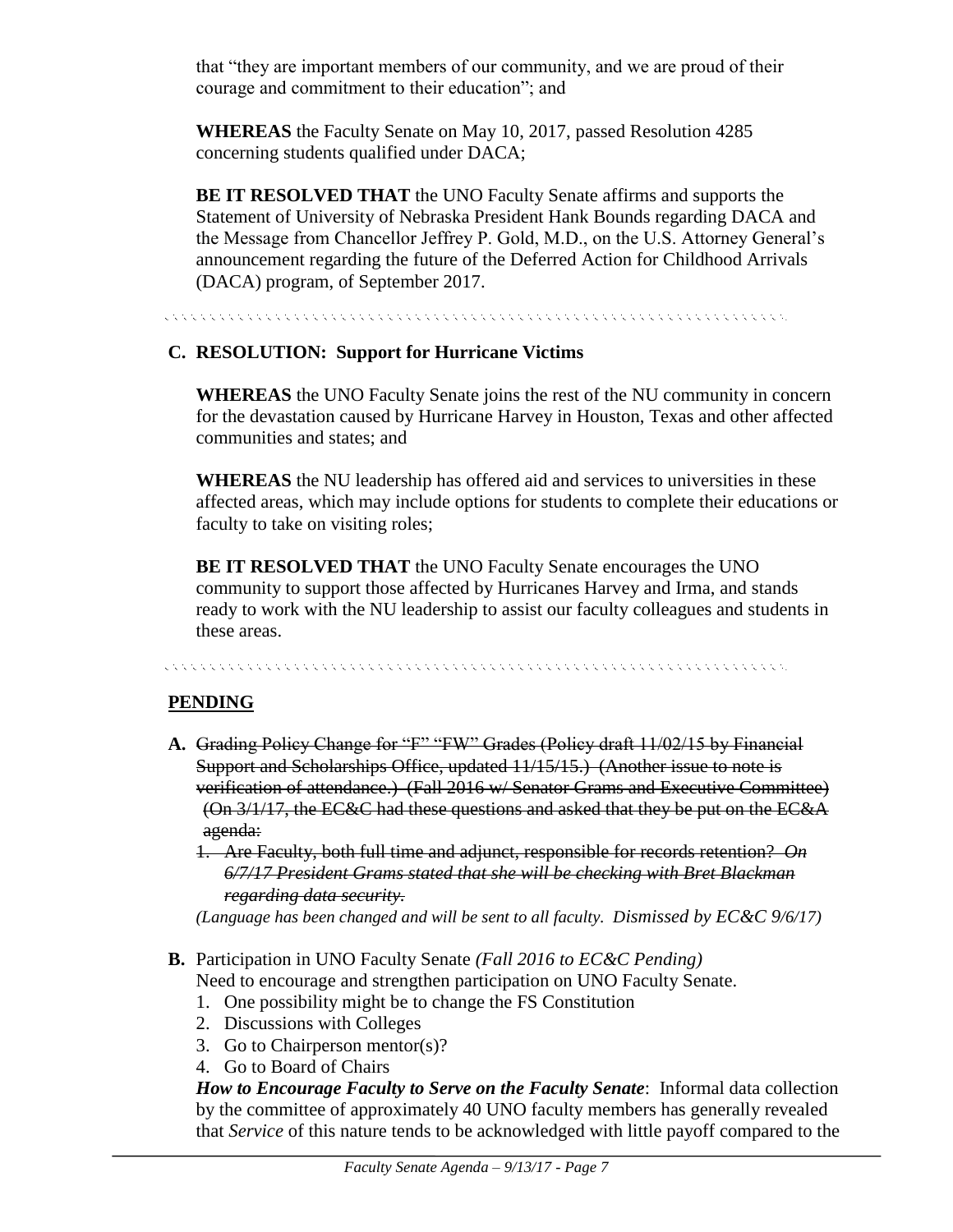perceived time commitment associated with governance. There is also a great deal of misinformation about the time obligations; nevertheless, most of the faculty we talked to showed little interest in this service even after we answered questions. The Goals and Directions Committee is now discussing ways to help the departments incentivize Faculty Senate and other University service opportunities by increasing by better recognizing the value of this service in ways such as higher Merit rankings on Annual Review, etc**.** *(The EC&C asked, on 6/7/17, that this be discussed at the 8/16/17 FS Retreat.)*

**C. Telecommunications** *At the 6/7/17 EC&C meeting President Grams said she will consult with Bret Blackman concerning the recent reorganization in Telecommunication. (dismissed by EC&C 9/6/17)*

# **D. Change Start Time of UNO Faculty Senate Meetings?**

On 6/7/17 the EC&C suggested this be discussed at the 8/16/17 FS Retreat.

At the 8/16/17 Faculty Senate Retreat there was brief consideration of potential benefits and drawbacks to convening Faculty Senate meetings 15 or 30 minutes later. The matter was left to the Executive Committee to gather relevant data from Institutional Effectiveness, and report back.

# **V. Standing Committee Reports**

**A. Committee on Academic and Curricular Affairs:** Senator Miller (No Meeting/No Report)

# **PENDING:**

- **1. Student Government Resolution for Timely Feedback from Faculty** Senator Kealey asked the Senate to address the Student Government Resolution to have all faculty give timely feedback to students. Suggestions:
	- 1. A Hot Line for anonymous reporting for students to be given a manner to address the issue.
	- 2. This issue can be addressed in course evaluations.
	- 3. This issue can be addressed internally through the review process.
	- 4. Put guidelines on a website.
	- 5. Faculty member's use of learning management systems and adherence to professional expectations.

Senator Elder stated that the Faculty Senate owes Student Government a response and attention to the SG Resolution.

*(Sent to A&CA 4/12/17) (AC&A report 4/26/17 for to discuss)*

**2. Need for Students to get Timely Feedback:** Committee members ended the **4/26/17 meeting** with a discussion of the need for students to get timely feedback from faculty members. This discussion expanded to also include faculty member's use of learning management systems and adherence to professional expectations. The discussion will be continued at the next committee meeting. It will be included in Pending for the next EC&C meeting**.**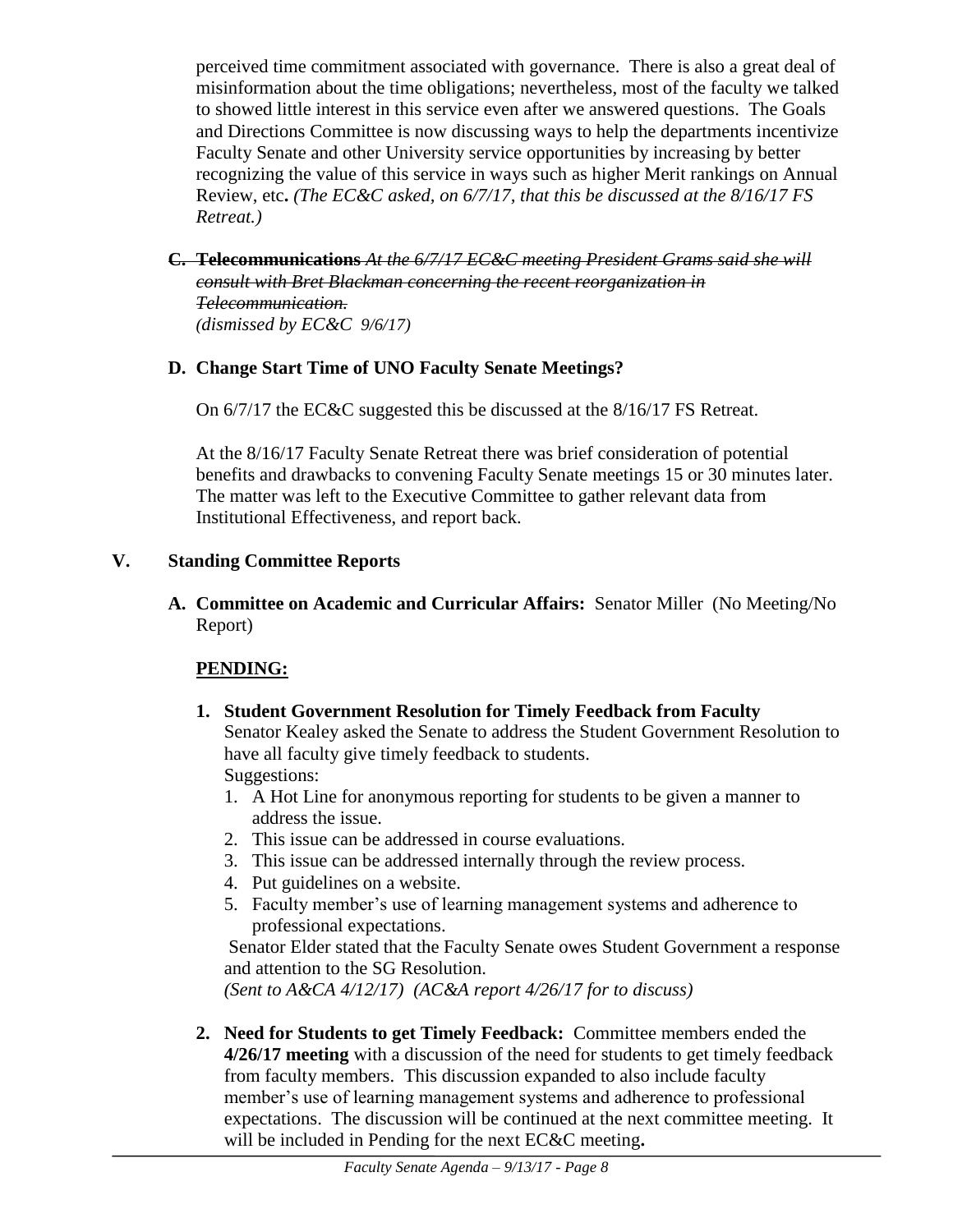### **B. Committee on Educational Resources & Services:** Senator Robins

The ER&S committee met 2:30 Wednesday 30 August 2017 in Criss Library. Attending: Tej Adidam, Azad Azadmanesh, Barbara Robins, Andy Zhong, and Mark Schoenbeck. Scott Glasser was absent.

### Old Business

The committee reviewed the report of activities from Fall retreat and considered the pending items for further action. Most items are in need of some investigation for basic questions before a decision can be made regarding further action. We may contact Erin King regarding transition to Canvas.

Tej reported on the UNO Student Council's request that faculty add a statement regarding emergency communication to all course syllabi. The committee feels it would be more practical to recommend faculty add such a statement which includes links, to the Canvas page for each course.

Tej also reported on a conversation with library staff regarding UNO faculty access to UNMC library. At this point in time, the deans of the respective libraries are in discussion and anyone needing access in the near future should speak to their subject librarian.

### New Business

Tej shared a personal experience with insurance that is purchased for international travel for UNO courses and/or business. We discussed those circumstances when the purchase is optional for faculty (not a study abroad course) and came to agreement that an easy way to encourage enrollment in an iNext policy is to have a line added to the form "University of Nebraska at Omaha Request for travel Authorization & Purchase of Travel." This would highlight its importance and serve as checklist regardless if the policy is paid by UNO entity or individual.

Azad discussed current situation in which money is being budgeted for recruitment but the process often misses the target audience because of discipline-specific knowledge that is not held by the recruiters. In the cases where faculty travel or otherwise meet with groups specific to their discipline, some money should be allotted to the department/program for that purpose. Our committee may opt to invite Omar Correa (Assist. VC Student Engagement & Recruitment) to a future meeting to discuss this but it may be appropriate for Faculty Senate officers mention in conversations with upper administration as budget items are already being scrutinized.

Mark requested follow-up information to an old committee issue regarding accommodation letters to faculty from Student Support Services. We may invite someone from this office to attend a future meeting to discuss features of these letters that create problems for some classes, especially large lecture-hall courses.

# **PENDING:**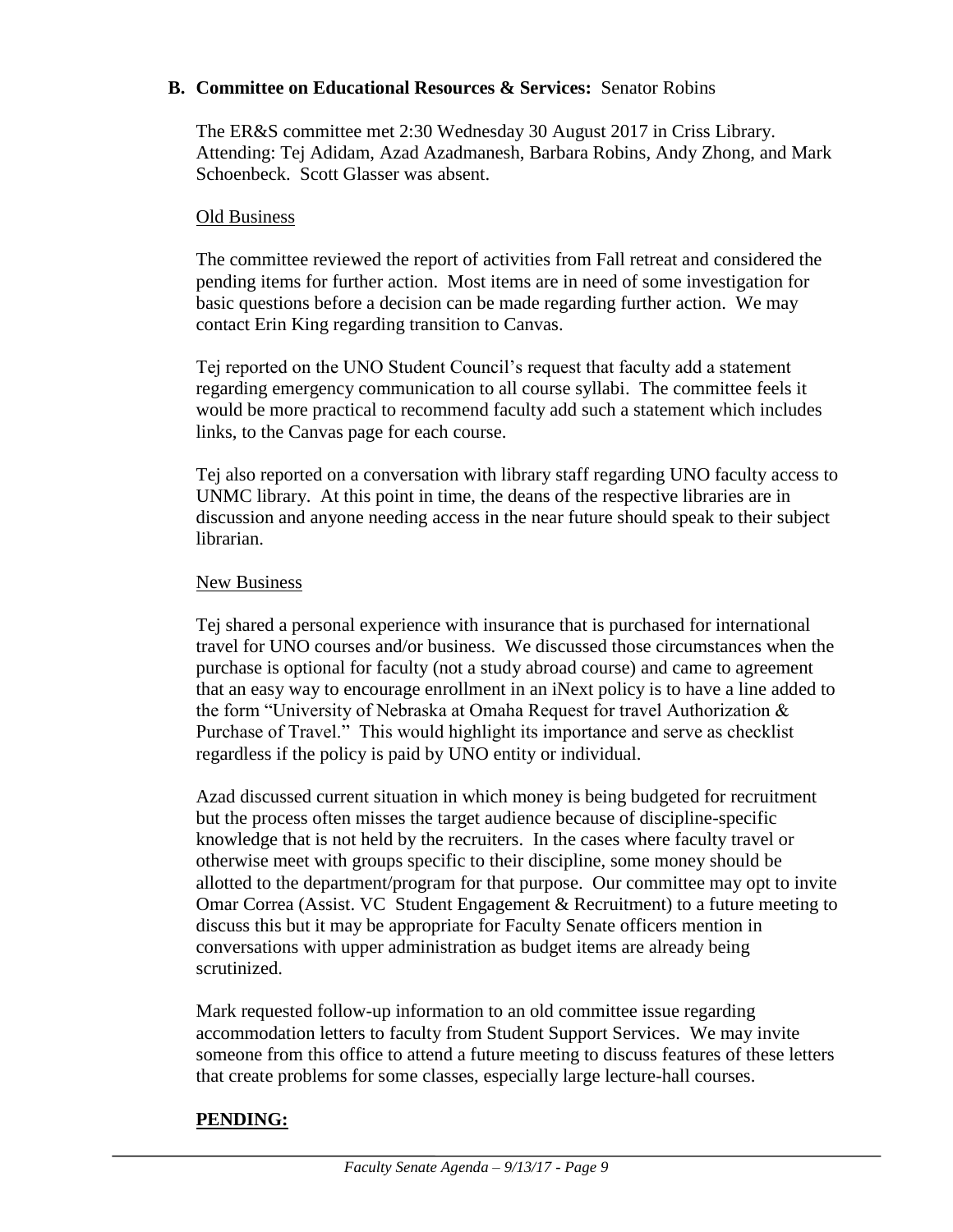**1. Canvas and UNIZEN dashboard availability.** *The EC&C, on 6/7/17, sent this to the Educational Resources & Services Committee.*

# **C. Committee on Faculty Personnel & Welfare:** Senator Elder

The FP&W committee met on Aug 30 at 2pm in DSC 208. Present: Pauline Brennan, Griff Elder, John Noble Excused: Tammie Kennedy, Marshall Prisbell, Dale Tiller.

We continued our planning for the year, planning that was begun at the Faculty Senate Retreat.

# **PENDING:**

**\*** Follow up on status of H1B Visas audit. VC Smith-Howell said she would check on it at the 5/17/17 EC&A meeting.

# **D. Committee on Goals and Directions:** Senator Arbelaez

The Committee met August 30, 2017 at 2:30 p.m. ASH 286 Present: Bradley Bereitschaft, Daniel Hawkins, Chris Kelly, Hamid Sharif-Kashani and Richard Stacy, Maria Arbelaez

The committee reviewed the items, decided at the retreat, we would work during the academic year.

- 1. One of our G&D members joining the UNO facilities planning committee. We are awaiting word from the committee.
- 2. Recruitment: We requested a meeting with Omar Correa, Chair of Enrollment. Awaiting for an answer.
- 3. We requested a meeting with Hank Robinson, director of Institutional Effectiveness. We want to review the data concerning enrollment, retention, and attrition. Awaiting for an answer.
- 4. We would like to make a proposal to amend current bylaws concerning senators' reelection. Currently, senators will have to sit-out one year to after his/her term ends. That is to ran and if elected, join the senate.
- 5. In relation to collaboration between UN campuses we have some suggestions for consideration:
	- a. Libraries across campuses. Grant access to all UN libraries for faculty, students, and staff. At present it is a cumbersome process. One library card for all libraries would simplify the process.
	- b. Allow access, across campuses, to scientific implements and programs equipment for faculty, students, and staff.
	- c. Allow access to exercise facilities and programs to all faculty, students, and staff.

# **Pending:**

**1.** *Facilities Planning and Faculty Representation (Sent to G&D 2/10/16)*– As important and continuous decisions are made regarding facilities planning on campus, we would like to see more faculty involvement in these plans, and be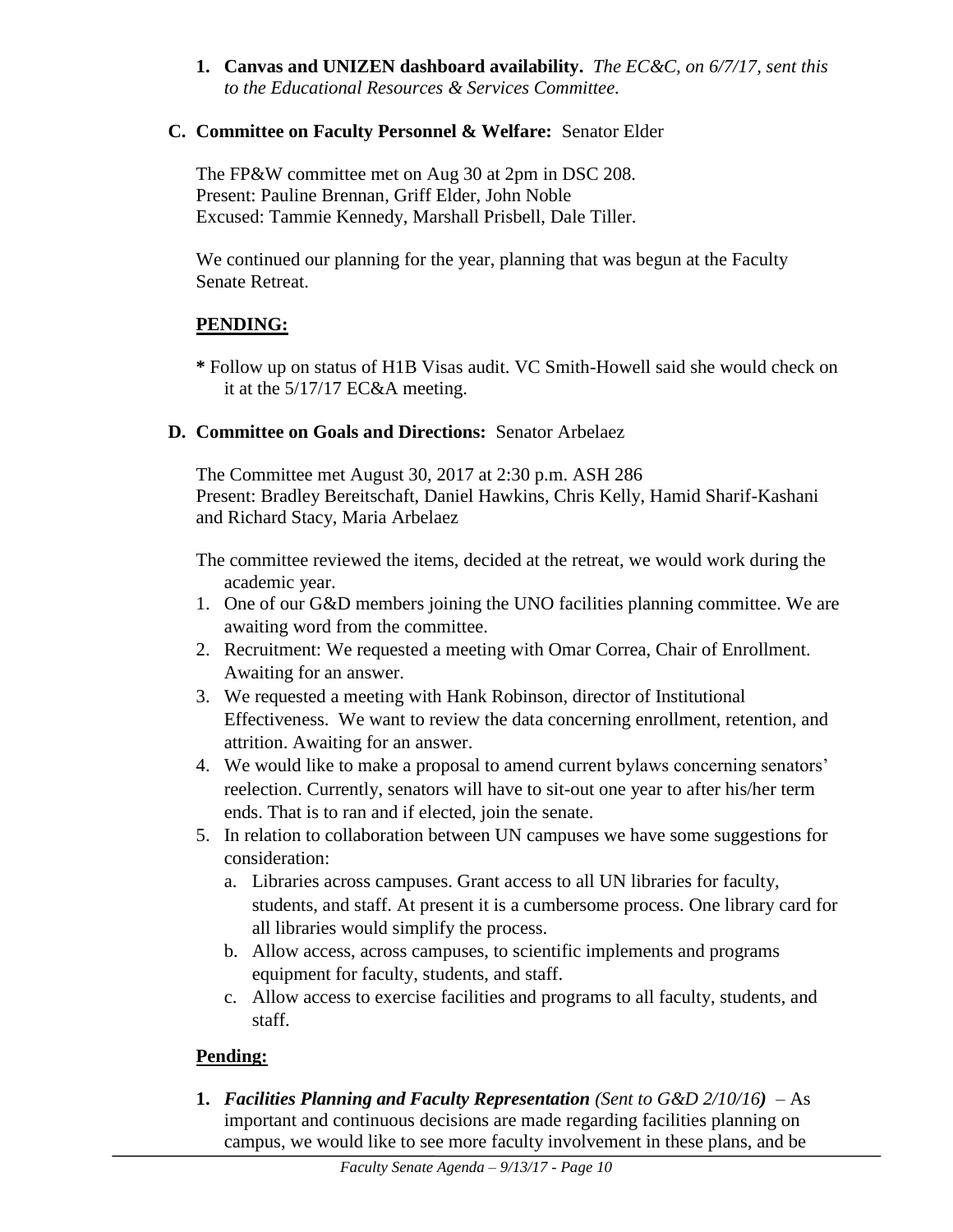allowed frequent opportunities to engage in discussion with administration about facilities planning. The one committee the Faculty Senate is aware of is the University Committee on Facilities Planning, which typically meets once a year. The University Committee on Technology Resources, Services & Planning meets more frequently, but its primary focus is on the technology needs of the campus. In a previous meeting Goals & Directions met with Deb Smith-Howell to address administrative communication and questions about the University's Strategic Plan and the Faculty Senate's part in that process. We discussed the possibility of a more regular liaison with Dr. Smith-Howell with a representative from the F.S. Goals and Directions Committee that could increase the level of communication and information in this area**.**

- **2.** *Unit Based Recruiting*: *(Sent to G&D 8/17/16)* This item has focused on how individual departments may contribute to the recruitment and retention of students in better pursuit of the University's enrollment goals. Goals and Directions temporarily tabled this item and it will remain on our *Pending* list.
- **3.** The UNO Admin responded to Resolution 4285, 5/10/2017: **Deferred Action for Childhood Arrivals (DACA)** with plans to draft guidelines for faculty. EC&A would appreciate members of the FacSen committee (e.g. Dan Hawkins et al) staying closely in touch with Student Affairs (Dan Shipp, Jonathan Benjamin-Alvarado) and the CFE to review and collaborate**.** *(Sent to G&D to keep in touch 6/7/17)***.**
- **4. Soliciting Faculty Insights on UNO's Leadership Transition.** *(The EC&C, on 6/7/17, sent this to the Goals & Directions Committee.)*

# **5. Mav Creed**

*The following was submitted to the UNO Faculty Senate. Attached below it is the resolution from Student Government, a note that the Staff Advisory Council will also pass a favorable resolution, and the Mav Values Document. The UNO EC&C, on 6/7/2017, forwarded this item to the Goals & Directions Committee for discussion at the August 16, 2017, Retreat.*

On Mar 31, 2017, at 8:32 AM, Philip Covington [<pcovington@unomaha.edu>](mailto:pcovington@unomaha.edu) wrote:

*Faculty Senate, Staff Advisory Council, and Student Government:*

*Over the course of about 18 months, a university task force took on the task of creating a document that captures the essence of what it means to be a UNO Maverick. The task force included members appointed by Faculty Senate, Staff Advisory Council, and Student Government. Data was gathered from nearly 900 members of the university community, with special attention given to garnering feedback from individuals in under-represented groups.*

*Six primary themes emerged from the analysis of the data and the task force worked to briefly define each, intentionally weaving in language from the raw data. Those six statements form the core of the Maverick values document. These community standards serve as a foundation for mutual expectations of engaging one another within this university community and with our partners beyond.*

*It is our pleasure to forward the document to you and ask for your formal support of its tenets before we advance it to the Chancellor's Cabinet for final approval.*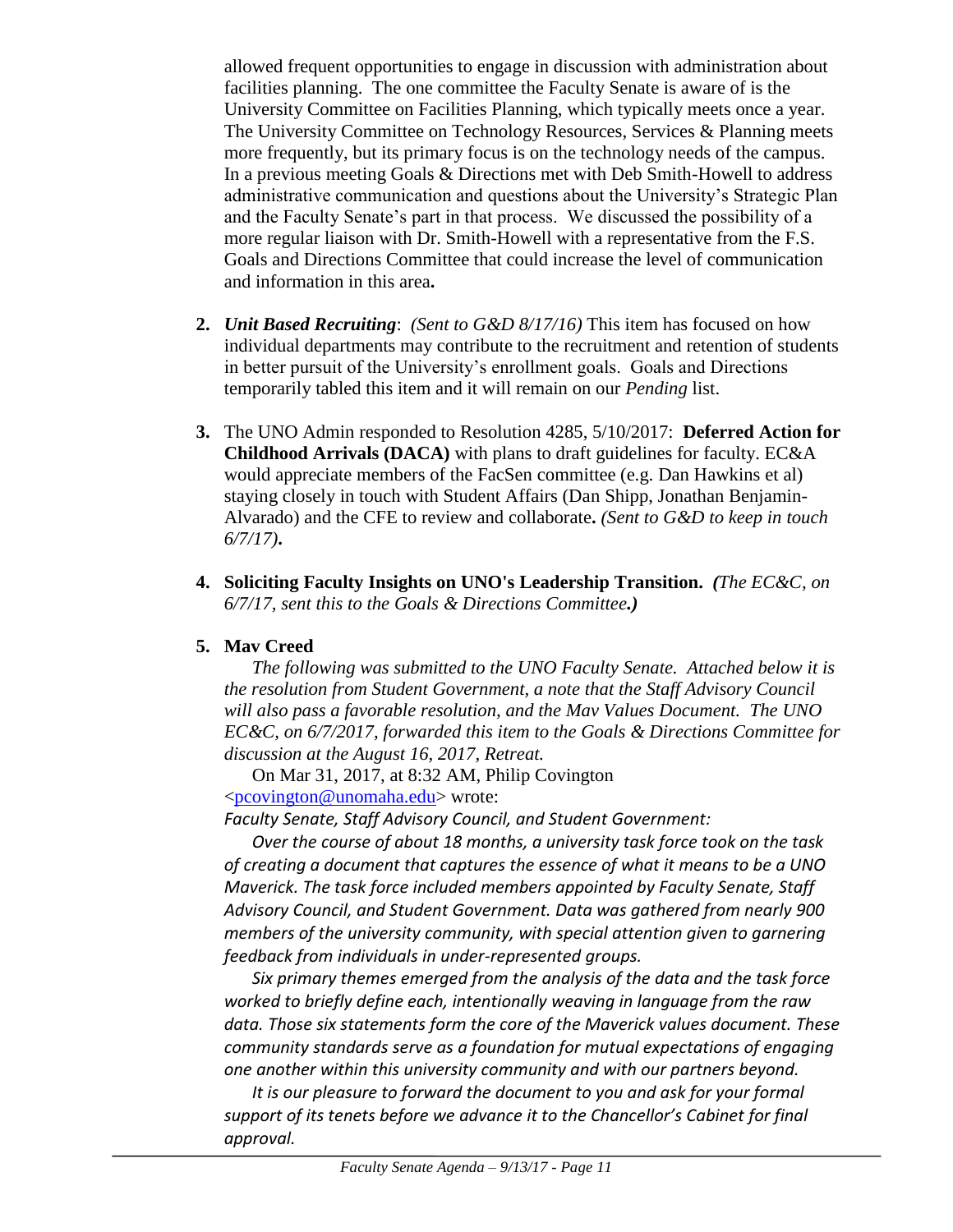*Respectfully Submitted,*

*Dr. Dan Shipp, Vice Chancellor for Student Affairs & Enrollment Management and*

*Dr. Phil Covington, Senior Director of Student Life and Chair of the Defining the Maverick Experience Task Force*

# **Student Government Resolution:**

**WHEREAS,** the University of Nebraska at Omaha (UNO) is committed to creating distinctive values that all faculty, staff, administration, and students should follow, and;

**WHEREAS,** beginning in 2015, a taskforce of people from all areas of campus conducted and analyzed survey data, brainstormed ideas, and created a finalized document featuring the values that all UNO members should engage in and expect from others, and;

**WHEREAS,** two surveys were utilized to determine initial ideas for why students came to UNO, what they like about UNO, and whether they are proud to be a Maverick, and;

**WHEREAS,** there was data collected from close to 900 members of the UNO community, and there was a primary focus on reaching underrepresented individuals, and;

**WHEREAS,** after analyzing the data, the taskforce realized that the UNO community was lacking a creed to clearly define what it meant to be a Maverick and the Maverick experience, and;

**WHEREAS,** through extensive work, the taskforce, with assistance by University Communications and Dr. Dan Shipp, created a Maverick Value document listing the specific values as well as a statement noting that these values must be integrated in order to have an impact.

**THEREFORE BE IT RESOLVED**, that Student Government of the University of Nebraska at Omaha (SG-UNO) supports the Maverick Value document that better defines what it means to be a Maverick and its integration into the University system and communities beyond.

**- - - - - - - - - - - - - - - -**

**Staff Advisory Council:** On April 11, 2017, Staff Advisory Council voted unanimously to pass a resolution in support of the document spelling out what it means to be a UNO Maverick.

**- - - - - - - - - - - - - - - -**

Below is the Mav Values Document:

*We the students, faculty and staff of the University of Nebraska Omaha (UNO) hold the following community values to be the foundation of our identity as Mavericks.*

*As Mavericks, we commit daily to advance and support our community values:*

# *Authenticity*

*We stay true to our authentic selves and respect the unique and shared histories of the other members of our community.*

# *Integrity*

*We strive to make sure our words are consistently reflected in our actions and treatment of others.*

# *Inclusion*

*We are committed to cultivating a campus climate that welcomes and supports people of all cultures, beliefs, identities, and backgrounds.*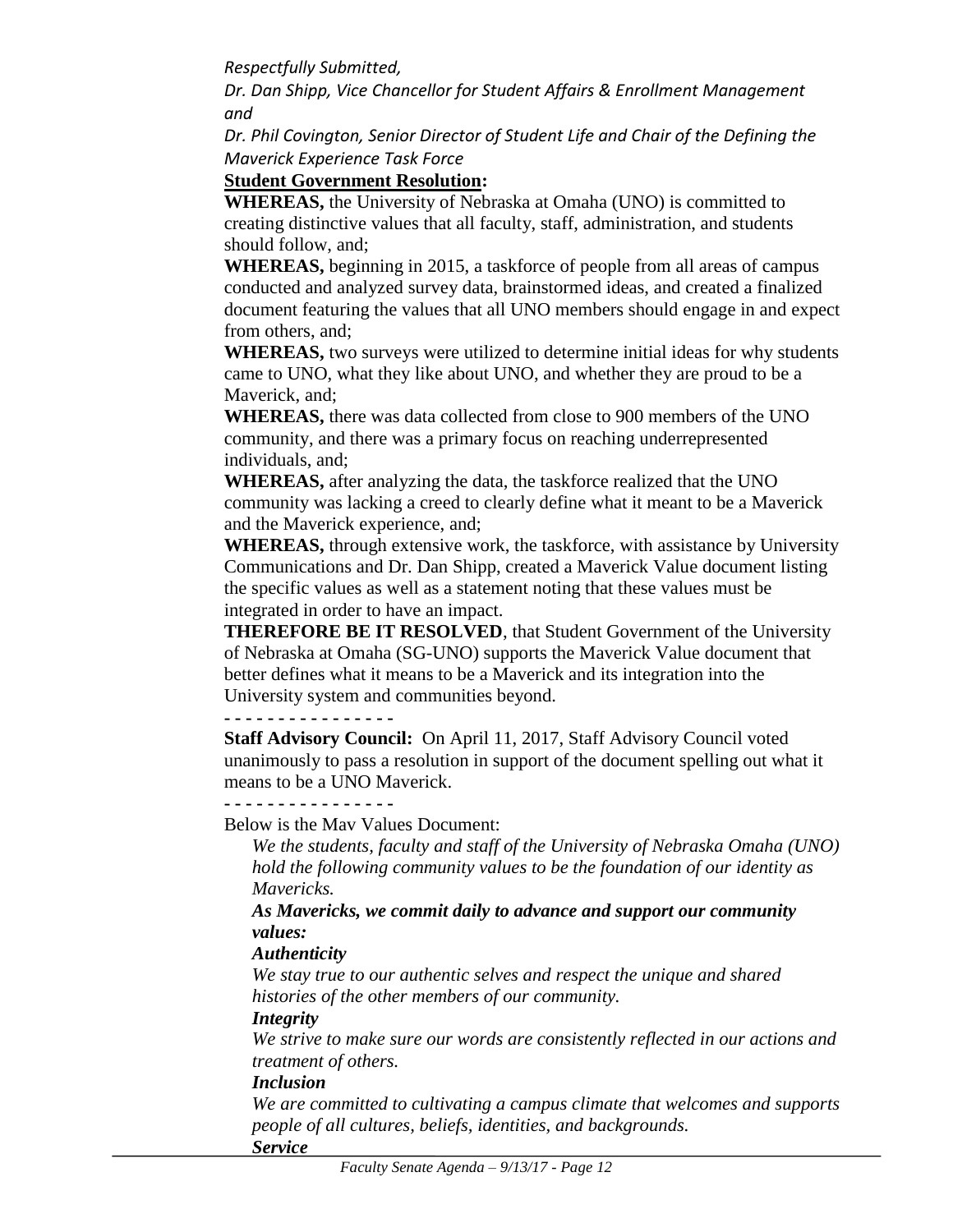*We engage in service with others to improve the lives of individuals throughout the Omaha metro area, state and beyond.* 

### *Resilience*

*We rise above difficult challenges through hard work and courageous determination.* 

*Achievement*

*We accomplish our individual and shared goals by reaching high personal and professional levels of excellence.*

*We realize that these values are only words until we integrate them into our individual and shared actions. We commit to advancing these values as Mavericks at UNO, in the greater Omaha community, and beyond.*

# **6. Parking Changes and Parking for Adjunct (Part Time and Temporary) Faculty:**

Link for reference: [https://www.unomaha.edu/news/2017/04/parking-changes](https://www.unomaha.edu/news/2017/04/parking-changes-coming-to-campus.php)[coming-to-campus.php](https://www.unomaha.edu/news/2017/04/parking-changes-coming-to-campus.php)

# *Part-time permit options.*

- *Night Only Surface Permit – after 2:30 P.M.*
- *Lot T \$5 Entry - Weeks 2-16 of Fall/Spring Semesters (all-day)*
- *Daily/Hourly Permit Options \$1-4*
- *Reduced fee West or Pacific Street Garage Permit - \$200 Annually*
- *\$3 after 12:30 P.M. in the East Garage Lots U and T only.*
- *Lot 26 (no permit required with free limited shuttle service)*
- **E. Professional Development:** Senator Adams (No meeting/no report)

# **PENDING:**

- **1. Faculty Professional Development Leave policies/procedures:** Given a growing number of questions and concerns about this issue, our committee will be gathering information (policies/procedures) at all levels (regents, university, colleges, departments) and comparing those documents in order to explore questions, including**:** 
	- **a.** Can faculty get a full year of leave if waiting until 12 years of service instead of at 6 years?
	- **b.** What are the earning restrictions while on leave (sabbatical)?
	- **c.** What documents govern how leave is prioritized/awarded?
	- **d.** What are the criteria for leave across colleges/departments? How consistent are these?
	- **e.** Who all reviews and/or weighs in on these decisions?

What language does the AAUP contract have regarding leave/sabbatical?

# **F. Committee on Rules:** Senator Nash

The Rules Committee met at the Criss Library on August 30, 2017.

*Present:* Samantha Clinkinbeard, Jeremy Johnson, Paul Landow, Bob Nash, Kathy Peterson, Wei Rowe.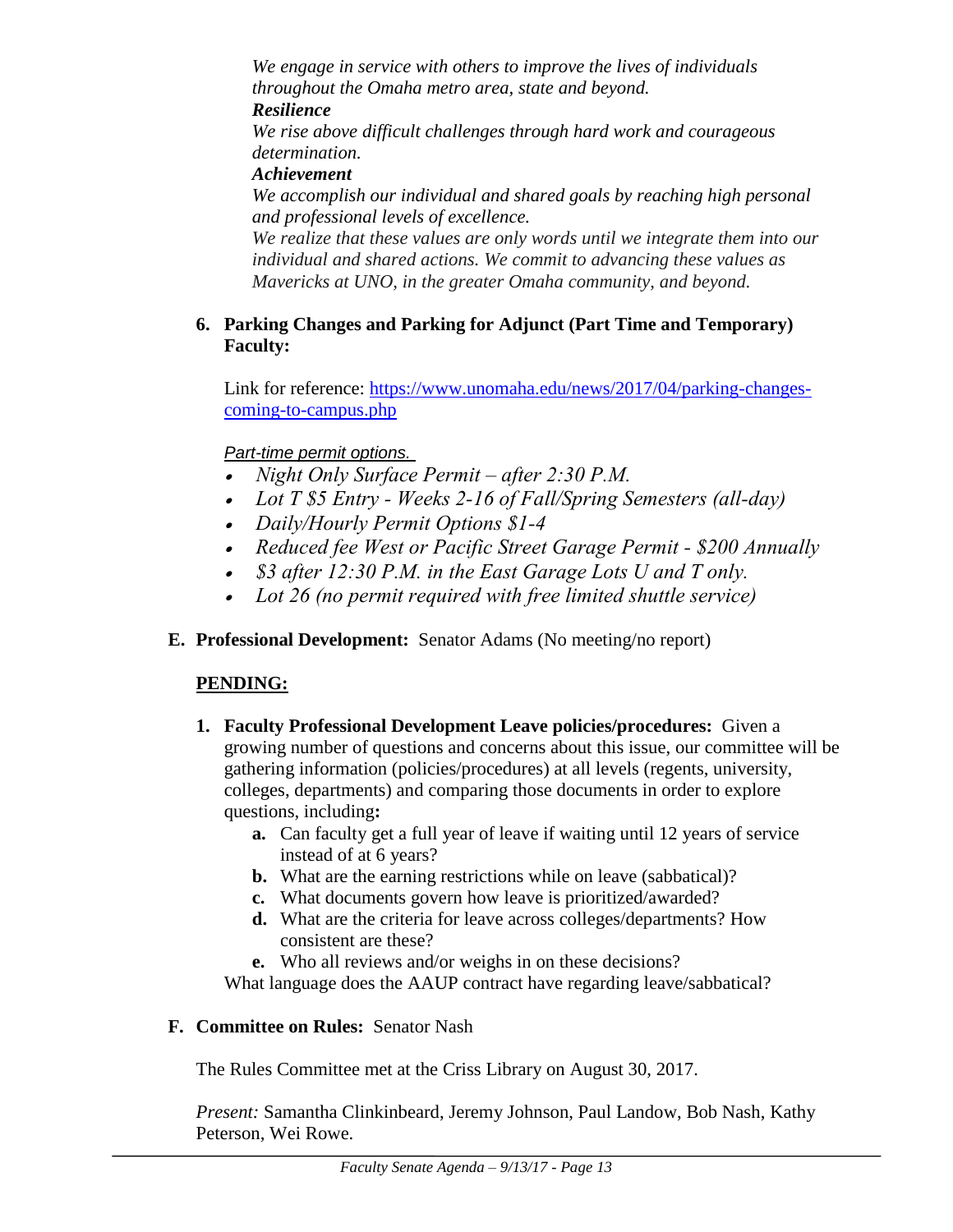*Absent:* None.

### **1. RESOLUTION: Academic Assessment Committee**

BE IT RESOLVED, that the following Senator be appointed to the Academic Assessment Committee for a one year term (08/01/17-07/31/18) to replace Samantha Clinkinbeard as a representative for the Faculty Senate:

Samantha Clinkinbeard (to be reappointed).

### **2. RESOLUTION: Digital Communications Team**

BE IT RESOLVED that Tej Adidam be appointed as a faculty representative to the Digital Communications Team for a three-year term (08/01/17-07/31/20).

### **3. Completion of RESOLUTION 4289, 5/10/17: University Committee on Excellence in Teaching (b)**

**BE IT RESOLVED** that the following faculty members be recommended for service as three-year appointments, from 08/01/17 through 07/31/20, on the University Committee on Excellence in Teaching. (Of the committee, two members should be recipients of the award and one member should be a pretenure faculty at-large member. These members will serve staggered terms, and their replacements will be appointed to serve terms that would balance term endings, except for the **pre-tenure** faculty at-large member, who serves one year (08/01/17-07/31/18):

Shelby Van Nordstrand, CFAM, (to replace Sherrie Wilson); William Mahoney, IS&T (to replace Matt Germonprez – *recipient of award*);

AND

### **Anne Karabon, ED, Pre-Tenure Faculty Member At-Large (to replace Matthew Patton) (term: 08/01/17-07/31/18).**

### **4. RESOLUTION: UCRCA (University Committee on Research & Creative Activity)**

BE IT RESOLVED that the following name go forward to replace Anastasia Kyvelidou (ED), who has resigned from the university, to complete her threeyear term, from 08/01/16 through 07/31/19:

Michelle Friend, ED (to replace Anastasia Kyvelidou).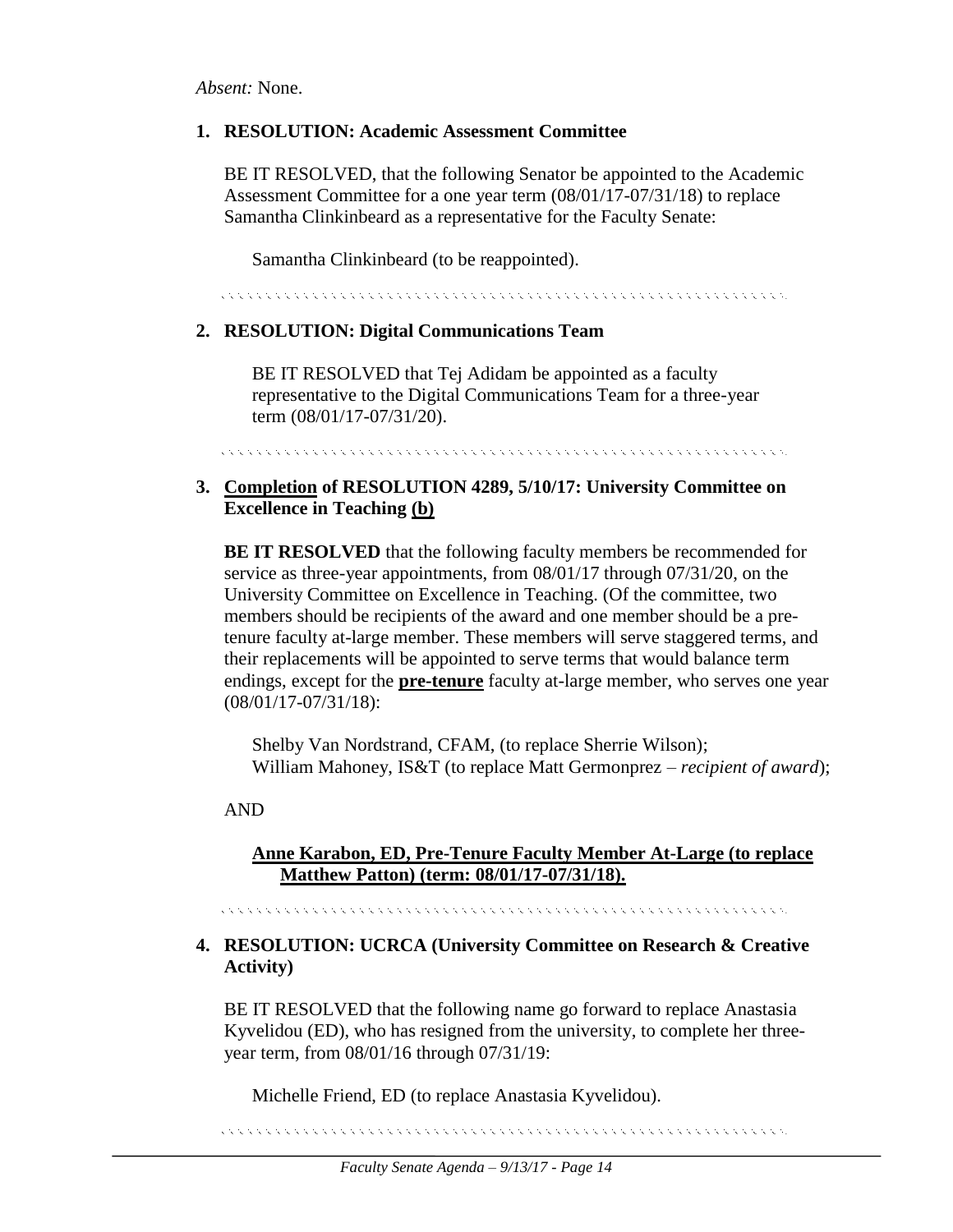### **5. RESOLUTION: University Committee on Technology Resources, Services & Planning**

BE IT RESOLVED that the following name go forward to replace Timi Barone, who has resigned, to complete her three-year term, from 08/01/15 through 07/31/18:

Miriam Kuhn (to replace Timi Barone).

<u> A CARACTER CARACTER CARACTER CARACTER CARACTER CARACTER CARACTER CARACTER</u>

#### **6. RESOLUTION: Tuition Remission Task Force**

BE IT RESOLVED that the following senator be appointed to the Tuition Remission Task Force, for one year (8/1/17-7/31/18) to replace Stu Bernstein, whose term has expired:

Ken Dick.

#### <u> El estado de la calendaria de la calendaria de la calendaria de la calendaria de la calendaria de la calenda</u>

#### **7. Academic Planning Council (APC)**

BE IT RESOLVED, that the following names go forward as the Faculty Senate's two representatives to the Academic Planning Council for a oneyear term from 7/31/17, through 08/01/18:

Amy Anderson (Criminology & Criminal Justice, CPACS) Peggy Jones (Black Studies, A&S).

<u> A CARACTER CARACTER CARACTER CARACTER CARACTER CARACTER CARACTER CARACTER CARACTER CARACTER CARACTER CARACTER C</u>

#### **GRIEVANCE COMMITTEES**

#### **8. RESOLUTION: Academic Freedom & Tenure Committee**

BE IT RESOLVED, that in accordance with Article 6.5.2 of the Faculty Senate Bylaws the following nominees for the Academic Freedom and Tenure Committee are brought forward by the Rules Committee for senate nomination. The ballot will be presented to the UNO Faculty.

Two tenured faculty members will be elected from the following four nominees to serve a three-year term from October 16, 2017, through October 15, 2020, to replace Carey Ryan and Richard Stacy, whose terms will expire:

Ramon Guerra (English, A&S) Nancy Kelley (Social Work, CPACS) Ziaul Huq (Management, BA) Laura Grams (Philosphy, A&S).

<u> A CARACTER CARACTER CARACTER CARACTER CARACTER CARACTER CARACTER CARACTER CARACTER CARACTER CARACTER CARACTER C</u>

#### **9. RESOLUTION**: **Faculty Grievance Committee**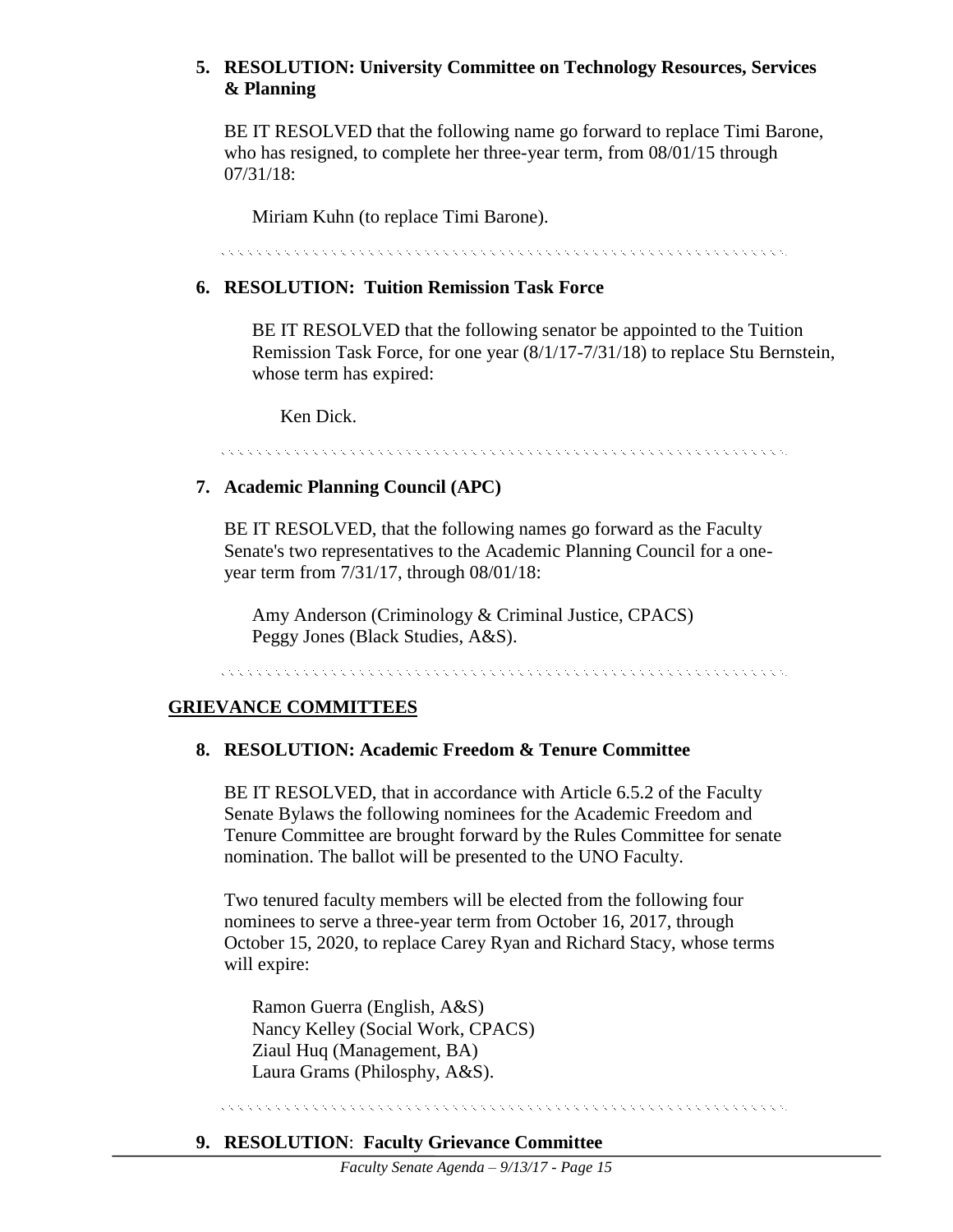**BE IT RESOLVED** that in accordance with the Faculty Senate of the University of Nebraska at Omaha Bylaws, Article VI.5.1, Faculty Grievance Committee, the following faculty members are brought forward by the Rules Committee for ballot election by the senate.

Two Associate Professors will be elected from the following four nominees to replace Jodi Kreiling and John Noble, whose terms will expire, the first for a three-year term from September 16, 2017, through September 15, 2020; the second for a two year term from September 16, 2017, through September 15, 2019:

Jayaram Betanabhatla (Physics, A&S) Donna Dufner (ISQA, IS&T) Amy Morris (Art & Art History, CFAM) Joyce Neujahr (Patron Services, LIB)

And one member of the Faculty Senate **Faculty Personnel and Welfare Committee** will be elected from the following two nominees to replace Marshall Prisbell, whose term will expire, as the Faculty Personnel and Welfare Committee representative for a one-year term from September 16, 2017, through September 15, 2018:

Marshall Prisbell John Noble.

# **10. RESOLUTION: UNO Professional Conduct Committee**

BE IT RESOLVED, that in accordance with the Faculty Senate of the University of Nebraska at Omaha Bylaws, Article VI.5.3, Professional Conduct Committee, the following faculty members are brought forward by the Rules Committee for ballot election by the senate.

BE IT RESOLVED, that one representative must be elected by ballot vote to serve a three-year term from September 16, 2017, through September 15, 2020, to replace outgoing member, Amanda Randall, whose term will expire. In accordance with Section 1.1 of the University of Nebraska at Omaha Professional Conduct Committee's Rules and Procedures, the following two nominees (**all tenured faculty** ranked assistant professor or above) are brought forward by the Committee on Rules for ballot election by the full senate as follows:

> Harmon Maher (Geography/Geology, A&S) John McCarty (Biology, A&S).

The newly elected representative will also serve as alternate for threeyears from September 16, 2020, through September 15, 2023.

Amanda Randall will serve as an alternate for 3 years, from September 16, 2017 through September 15, 2020.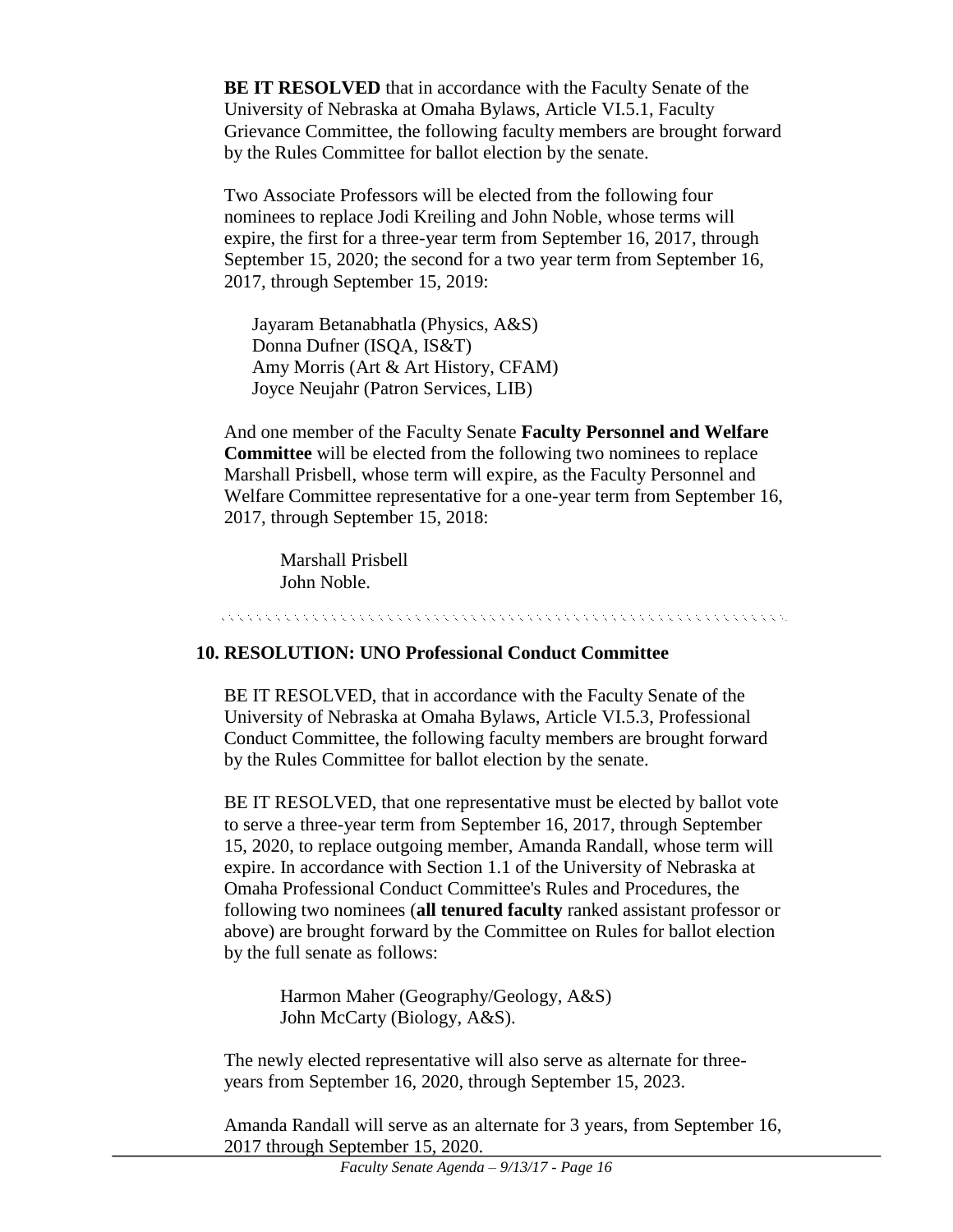### **PENDING:**

**1.** The Committee continues to review which Campus & University committees require participants who also serve on the Faculty Senate, and which committees might be served by representatives from the faculty at large**.** 

### **2. RESOLUTION 4299-b:**

### **b. Academic Freedom Coalition of Nebraska (AFCON)**

BE IT RESOLVED, that the Faculty Senate President appoints the following senator to be the Senate representative to the Academic Freedom Coalition of Nebraska (AFCON), for a one year appointment from 05/11/17 through 05/09/18, to replace Jayaram Betanabhatla:

#### TBA.

*The Senate moves this to Rules Committee pending as of 8/16/17. EC&C 9/6/17: Keep paying yearly corporate membership. A volunteer could be appointed as our liaison each year, but not necessary.* 

#### **VI. Other Faculty Senate Committees**

**A. Faculty Senate Budget Advisory Committee Report**: Prof. Johnson/Hall, Maher, O'Hara

#### **VII. Ad hoc Committees**

### **A. Ad hoc UNO-UNMC Faculty-to-Faculty Communication and Collaboration Committee**

### **VIII. Non-Senate Committee Reports**

### **A. University-Wide Fringe Benefit Committee:** Prof. John Erickson

(Rec. 9/5/17) *The UWFBC will meet on 9-27-2017. Please forward this to the UNO Faculty Senate Executive Cabinet as a request for items or requests. This request would be appropriate to ask faculty members in all units. As the UNO faculty representative on the committee, I will present those to the UWFBC at the meeting.* 

#### **IX. Unfinished Business**

- **X. For the Good of the Order**
- **XI. New Business**
- **XII. Adjourn**
- **XIII. Announcements**